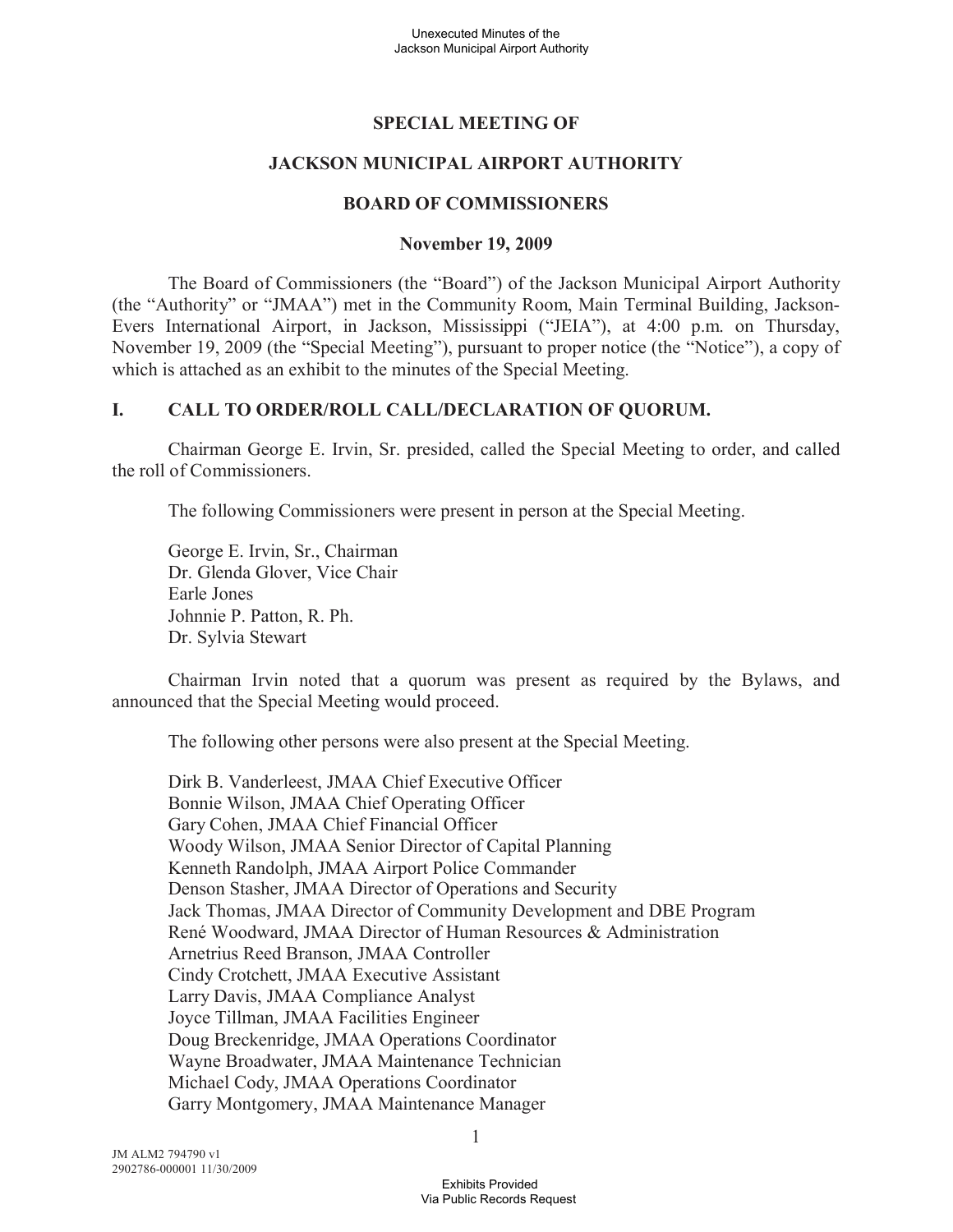Calvert Sanders, JMAA Grounds Maintenance Technician Alan Moore, Baker Donelson Bearman Caldwell & Berkowitz Jeff Wagner, Baker Donelson Bearman Caldwell & Berkowitz Chuck Lott, Neel-Schaffer, Inc.

## **II. APPROVAL AND EXECUTION OF MINUTES.**

**A. Open Session and Executive Session of Special Work Session of the Board, October 25, 2009.** 

## **B. Special Meeting and Retreat of the Board, October 25-26, 2009.**

## **C. Regular Monthly Meeting of the Board, October 26, 2009.**

After discussion, upon motion duly made by Commissioner Glover, seconded by Commissioner Stewart, and unanimously approved by the affirmative votes of all Commissioners present, the above minutes were approved as presented and directed to be filed in the appropriate minute book and records of the Authority.

## **III. PUBLIC COMMENTS.**

None.

## **IV. REPORTS.**

## **A. Chief Executive Officer.**

- 1. Airport Project Manager Summary, Period Ending October 31, 2009.
- 2. Airport Activity Statistics Report, Period Ending October 31, 2009.

Mr. Vanderleest directed the Board's attention to the Airport Project Manager Summary and the Airport Activity Statistics Report as found in the packet distributed to the Board prior to the Meeting (the "Packet"), and discussed these reports with the Board. A copy of the Packet is attached as an exhibit to the minutes of the Meeting.

- 3. Employee Recognitions.
	- a. Employee of the Month, November 2009.
		- (1) Wayne Broadwater, Maintenance Technician, Department of Maintenance.

Mr. Vanderleest recognized and commended Mr. Broadwater as Employee of the Month for November 2009, and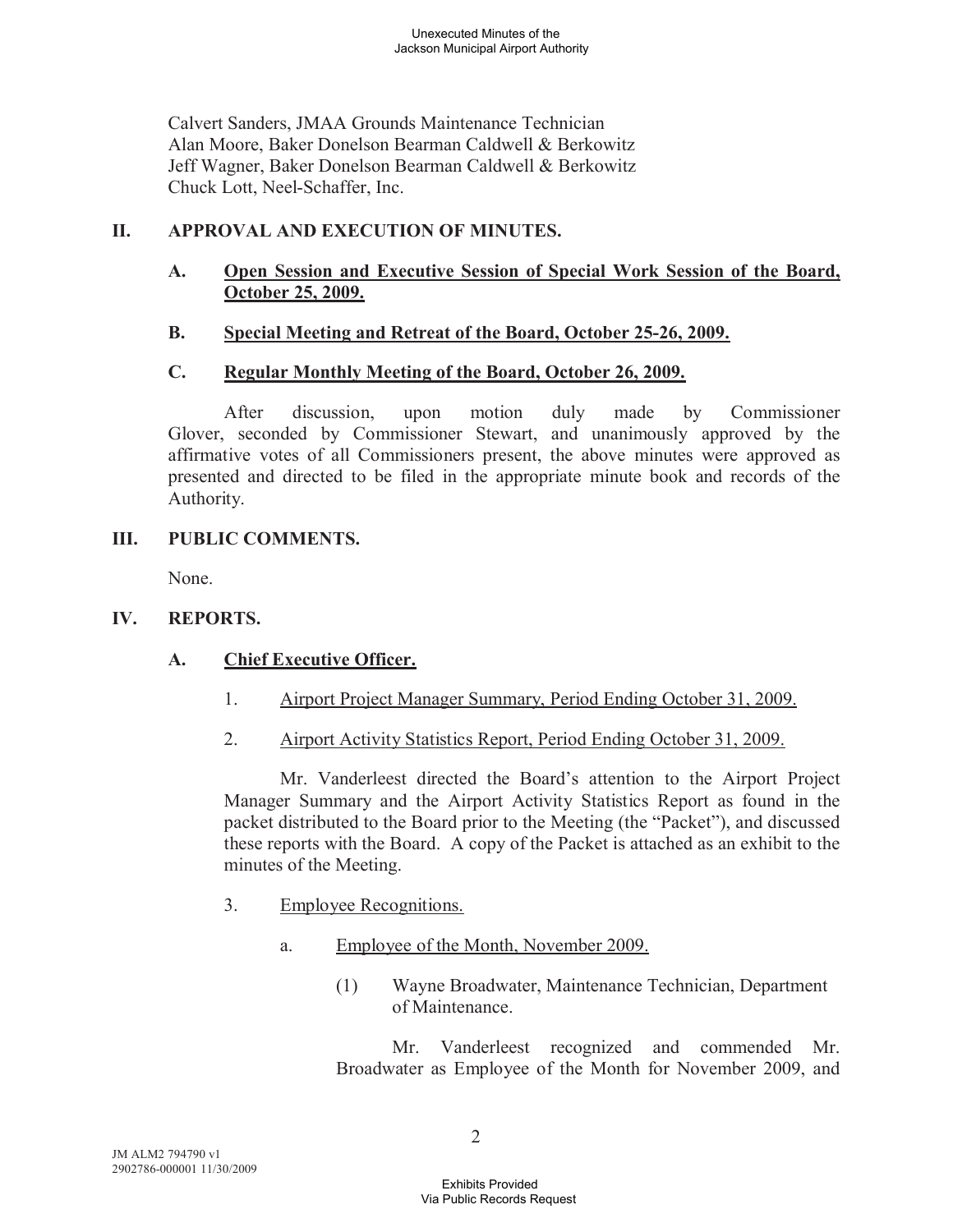said that this was Mr. Broadwater's second time to be named Employee of the Month.

- b. Professional Development Recognitions.
	- (1) Michael Cody, Operations Coordinator, Department of Operations and Security.
		- (a) Airport Security Coordinating Training Sponsored by AAAE.

Mr. Vanderleest recognized and commended Mr. Cody on completing the Airport Security Coordinating Training, sponsored by AAAE, and said that Mr. Cody is now certified as an Airport Security Coordinator.

- (2) Doug Breckenridge, Operations Coordinator, Department of Operations and Security.
	- (a) Airport Security Coordinating Training Sponsored by AAAE.

Mr. Vanderleest recognized and commended Mr. Breckenridge on completing the Airport Security Coordinating Training, sponsored by AAAE, and said that Mr. Breckenridge is now certified as an Airport Security Coordinator.

- (3) Calvert Sanders, Grounds Maintenance Technician, Department of Maintenance.
	- (a) Achievement of Excellence (150 ATSI Tests) Sponsored by AAAE Airport Training & Safety Institute.

Mr. Vanderleest recognized and commended Mr. Sanders on achieving the Achievement of Excellence (150 ATSI Tests), sponsored by AAAE Airport Training & Safety Institute.

- c. Professional Recognitions.
	- (1) Jackson Municipal Airport Authority: 2009 Platinum Award for Excellence, MMBA  $9<sup>th</sup>$  Annual Awards Gala, Mississippi Minority Business Alliance, Inc.
	- (2) Jackson Municipal Airport Authority: Dedicated Service and Outstanding Accomplishments, 2009 Minority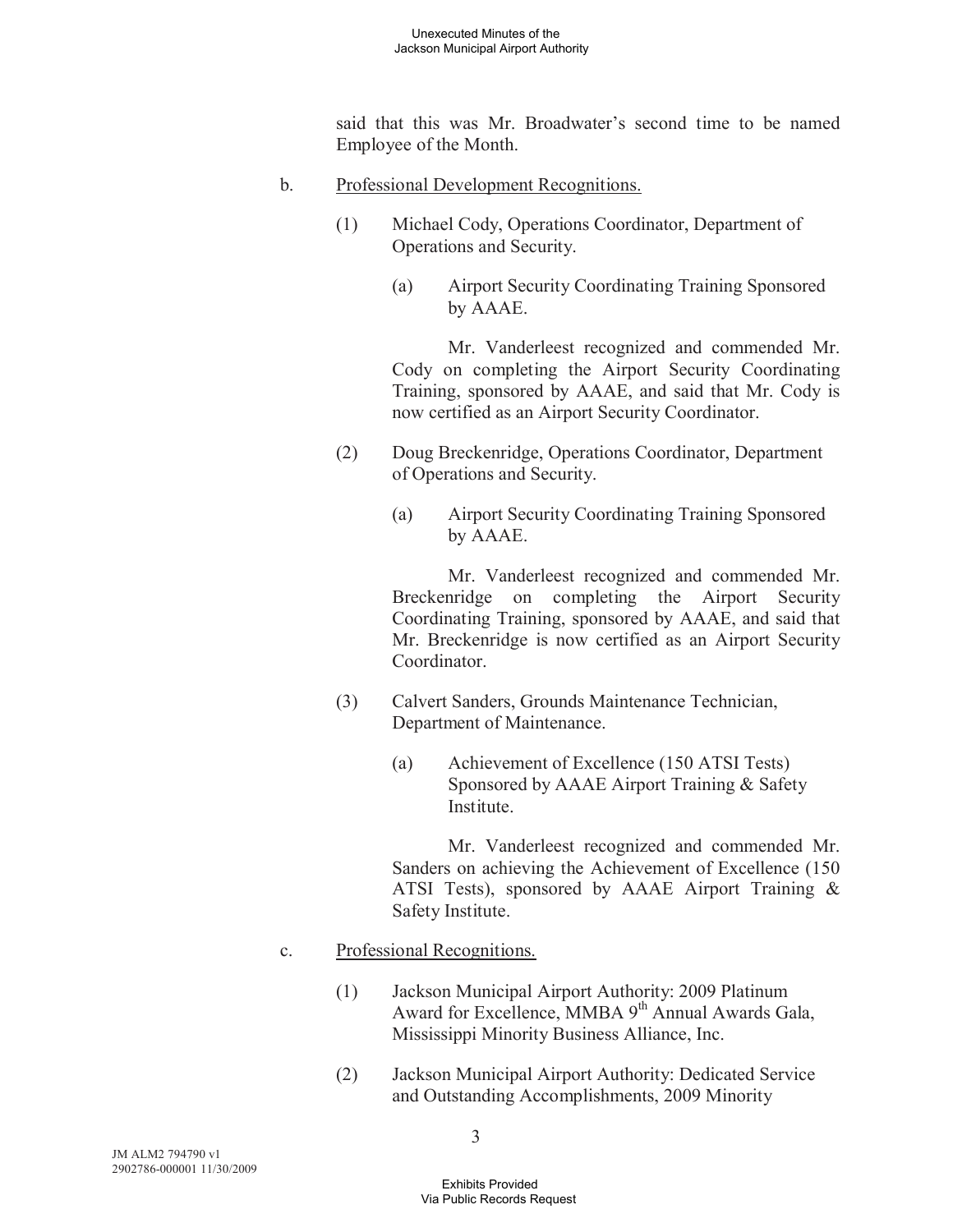Business Champion Award, MMBA 9<sup>th</sup> Annual Awards Gala, Mississippi Minority Business Alliance, Inc.

Mr. Vanderleest said that JMAA had received two awards at the recent 9<sup>th</sup> Annual Awards Gala of the Mississippi Minority Business Alliance, as indicated above.

#### **B. Attorney.**

Mr. Moore said he had nothing to report at this time.

## **V. ACTION ITEMS.**

## **A. Financial Matters.**

- 1. Financial Reports for October 2009:
	- a. Balance Sheet: Accept.
	- b. Income Statement: Accept.
	- c. Claims Docket for October 2009: Approve.

Mr. Vanderleest directed the Board's attention to the Financial Reports for October 2009 and the Claims Docket for October 2009, which were included in the Packet.

After discussion, upon motion duly made by Commissioner Stewart, seconded by Commissioner Glover, and unanimously approved by the affirmative votes of all Commissioners present, the Board adopted the following resolution.

## **RESOLUTION ACCEPTING FINANCIAL REPORTS FOR OCTOBER 2009 AND APPROVING AND AUTHORIZING PAYMENT OF CLAIMS DOCKET FOR OCTOBER 2009**

**WHEREAS**, the Board of Commissioners (the "Board") of the Jackson Municipal Airport Authority (the "Authority") has reviewed and considered (i) certain financial statements for the Authority for the month and period ending October 31, 2009 (the "Financial Reports"), and (ii) the Claims Docket of the Authority for the month of October 2009 (the "Claims"), both the Financial Reports and the Claims being (i) included in the packet distributed to the Board prior to the November 19, 2009, Special Meeting of the Board, and (ii) incorporated herein by reference;

**NOW, THEREFORE, BE IT RESOLVED**, the Board hereby (i) accepts the Financial Reports and (ii) approves and authorizes payment of the Claims in the total amount of \$1,030,621.45.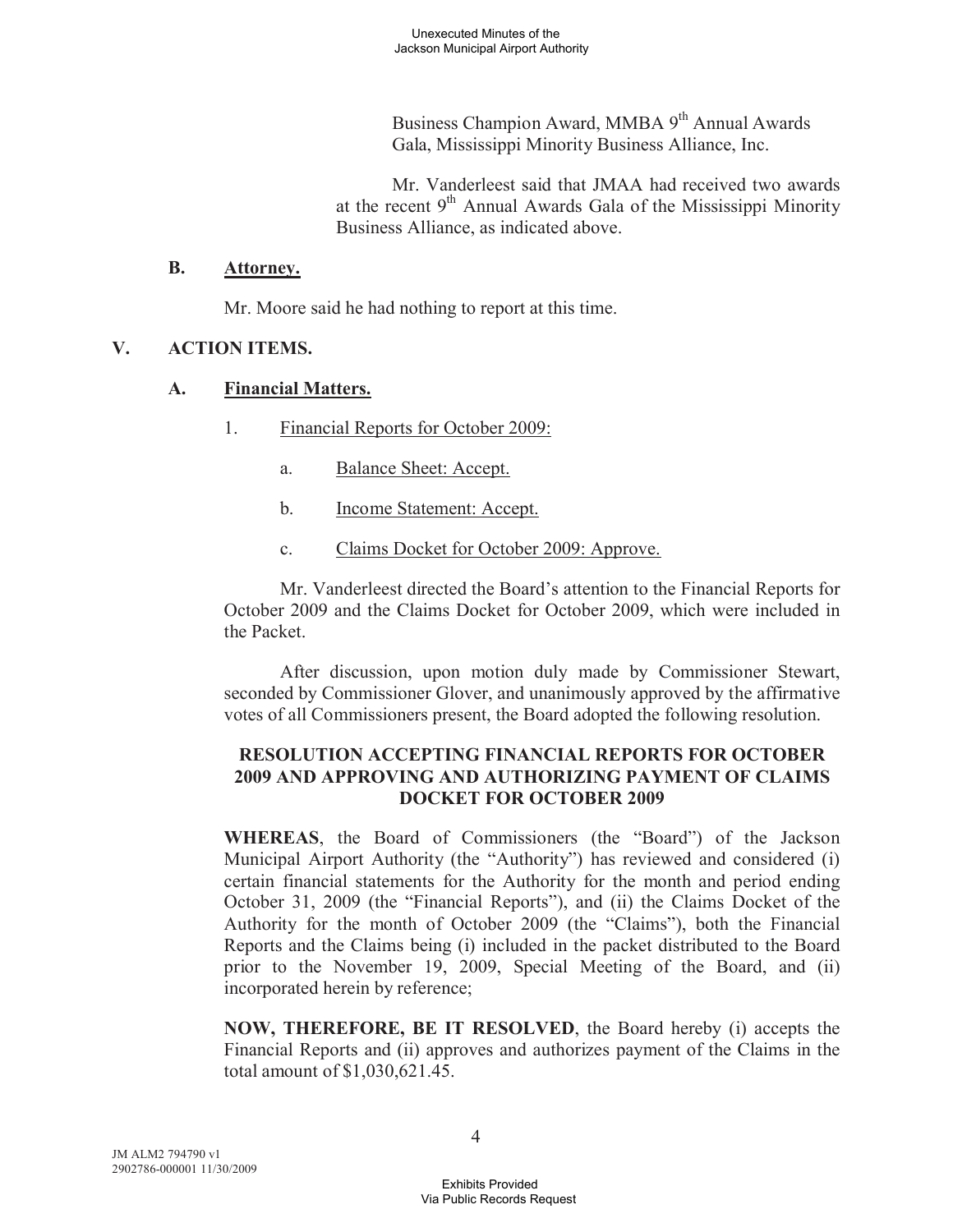## **B. Service Agreements.**

No discussion or action was taken at the Meeting regarding service agreements.

## **C. Construction Projects.**

- 1. JMAA Project No. 008-09, Deicing Fluid Tank Installation, JEIA: Authorize Agreement.
- 2. JMAA Project No. 001-10, Charlie Taxiway and Runway 11-29 Repairs, HKS: Authorize Agreements.
- 3. JMAA Project No. 003-10, Rubber Removal, Runway 16R-34L, JEIA: Authorize Agreement.

Mr. Vanderleest directed the Board's attention to the memoranda in the Packet which described these matters, and discussed these matters with the Board.

After discussion, upon motion duly made by Commissioner Patton, seconded by Commissioner Jones, and unanimously approved by the affirmative votes of all Commissioners present, the Board adopted the following resolution.

## **RESOLUTION APPROVING AND AUTHORIZING CERTAIN ACTIONS WITH RESPECT TO CERTAIN CONSTRUCTION PROJECTS**

**WHEREAS**, the staff of the Jackson Municipal Airport Authority (the "Authority") has recommended that the Board of Commissioners of the Authority (the "Board") approve and authorize certain actions with respect to certain construction projects identified below, all as more particularly described in certain memoranda (i) included in the packet distributed to the Board prior to the November 19, 2009, Special Meeting of the Board, and (ii) incorporated herein by reference (separately, each a "Memorandum;" collectively, the "Memoranda"); and

**WHEREAS**, the Board has reviewed the Memoranda and considered the recommendations therein by the staff of the Authority;

**NOW, THEREFORE, BE IT RESOLVED**, the Board hereby determines that it would be in the best interests of and in furtherance of the duties and responsibilities of the Authority to, and the Board hereby does, take the following action:

1. The Board approves and authorizes negotiation and execution of an agreement with Singley Construction Company, Inc., Environmental Services Division, for construction and installation of a bulk deicing fluid storage tank for use by Delta Air Lines at Jackson-Evers International Airport (the "Singley Agreement"), said Singley Agreement to be in such form and to contain such terms and conditions consistent with the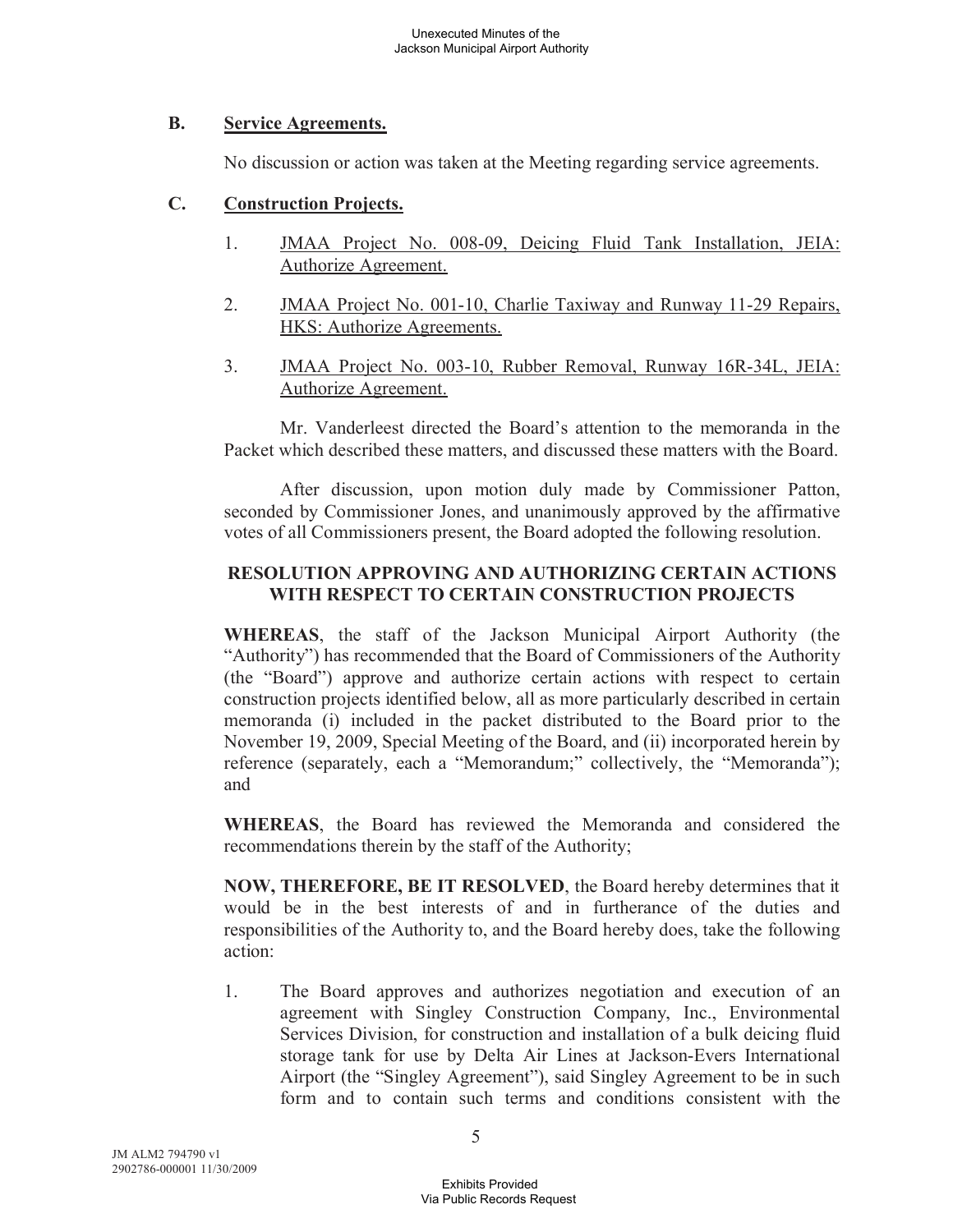Memorandum dated November 7, 2009, which describes this matter, as may be deemed appropriate by the Chief Executive Officer of the Authority, as evidenced by his execution thereof.

- 2. The Board approves and authorizes negotiation and execution of separate agreements with (i) American Field Services Corporation and Sunbelt Sealing, Inc. for repairs to Taxiway Charlie and Runway 11-29 at Hawkins Field (the "AFS Agreement" and the "SSI Agreement," respectively), said AFS Agreement and SSI Agreement to be in such form and to contain such terms and conditions consistent with the Memorandum dated November 7, 2009, which describes this matter, as may be deemed appropriate by the Chief Executive Officer of the Authority, as evidenced by his execution thereof.
- 3. The Board approves and authorizes negotiation and execution of an agreement with CKS Hydro Services, Inc. for removal of waste rubber deposits from Runway 16R-34L at Jackson-Evers International Airport (the "CKS Agreement"), said CKS Agreement to be in such form and to contain such terms and conditions consistent with the Memorandum dated November 7, 2009, which describes this matter, as may be deemed appropriate by the Chief Executive Officer of the Authority, as evidenced by his execution thereof.

#### **D. Procurements.**

1. Fuel Purchases, JMAA: Approve Terms and Authorize Purchases.

Mr. Vanderleest directed the Board's attention to the memorandum in the Packet which described this matter, and discussed this matter with the Board.

After discussion, upon motion duly made by Commissioner Stewart, seconded by Commissioner Glover, and unanimously approved by the affirmative votes of all Commissioners present, the Board adopted the following resolution.

## **RESOLUTION APPROVING AND AUTHORIZING FUEL PURCHASE AGREEMENT WITH WARING OIL COMPANY, LLC**

**WHEREAS**, after receiving and reviewing two (2) written quotes, the staff of the Jackson Municipal Airport Authority (the "Authority") has recommended that the Board of Commissioners (the "Board") of the Authority approve and authorize negotiation and execution of a purchase agreement (the "Waring Agreement") with Waring Oil ("Waring"), pursuant to which Waring will sell fuel to the Authority through November 24, 2010, as more particularly described in that certain memorandum dated November 10, 2009, which is (i) included in the packet distributed to the Board prior to the November 19, 2009, Special Meeting of the Board and (ii) incorporated herein by reference (the "Memorandum"); and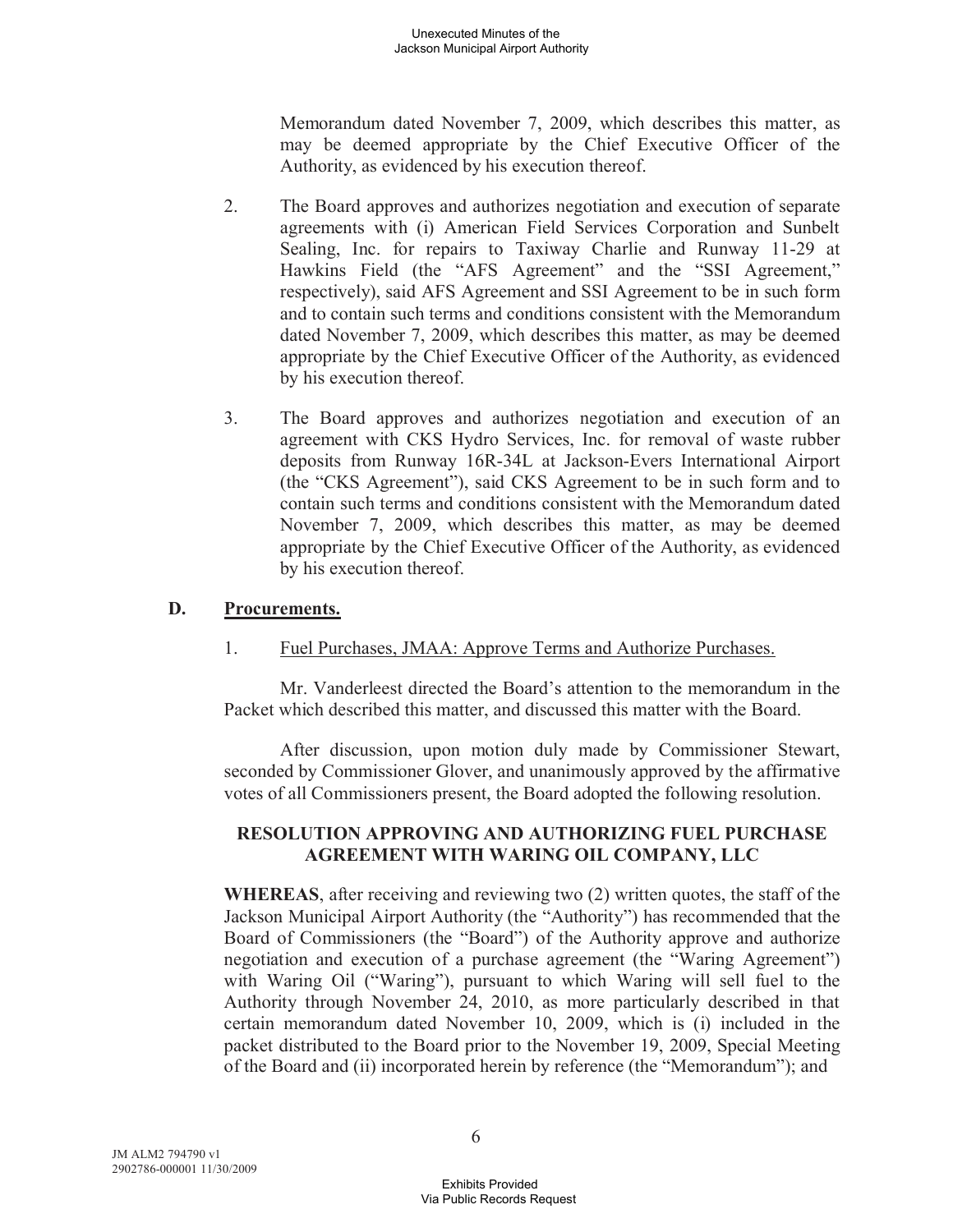**WHEREAS**, the Board has reviewed the Memorandum and considered the recommendation therein by the staff of the Authority;

**NOW, THEREFORE, BE IT RESOLVED**, the Board hereby determines that it would be in the best interests of and in furtherance of the duties and responsibilities of the Authority to, and the Board hereby does, approve and authorize negotiation and execution of the Waring Agreement, said Waring Agreement to be in such form and to contain such terms and conditions consistent with the Memorandum as may be deemed appropriate by the Chief Executive Officer of the Authority, as evidenced by his execution thereof.

## **E. Grants.**

No discussion or action was taken at the Meeting regarding grants.

## **F. Other Matters.**

1. East Metro Corridor: Authorize Application to Federal Aviation Administration to Release Land from Aeronautical Use Obligations.

Mr. Vanderleest directed the Board's attention to the memorandum in the Packet which described this matter, and discussed this matter with the Board.

After discussion, upon motion duly made by Commissioner Stewart, seconded by Commissioner Glover, and unanimously approved by the affirmative votes of all Commissioners present, the Board adopted the following resolution.

# **RESOLUTION APPROVING AND AUTHORIZING APPLICATION TO FEDERAL AVIATION ADMINISTRATION TO RELEASE LAND AT JACKSON-EVERS INTERNATIONAL AIRPORT FROM AERONAUTICAL USE OBLIGATIONS**

**WHEREAS**, by resolution duly adopted on June 22, 2009, the Board of Commissioners (the "Board") of the Jackson Municipal Airport Authority (the "Authority") approved and authorized the contribution of up to \$2.5 million to be combined with other federal, state and local funds and used for construction of Segment 1 of the East Metro Corridor, which when completed will connect Highway 25 (Lakeland Drive) at Old Fannin Road on the north with U. S. Highway 80/Interstate 20 on the south at Crossgates Boulevard; and

**WHEREAS**, most of Segment 1 of the East Metro Corridor will be constructed on property comprising a part of Jackson-Evers International Airport ("JEIA"); and

**WHEREAS**, when completed, the East Metro Corridor will provide access for development of the east side of JEIA; and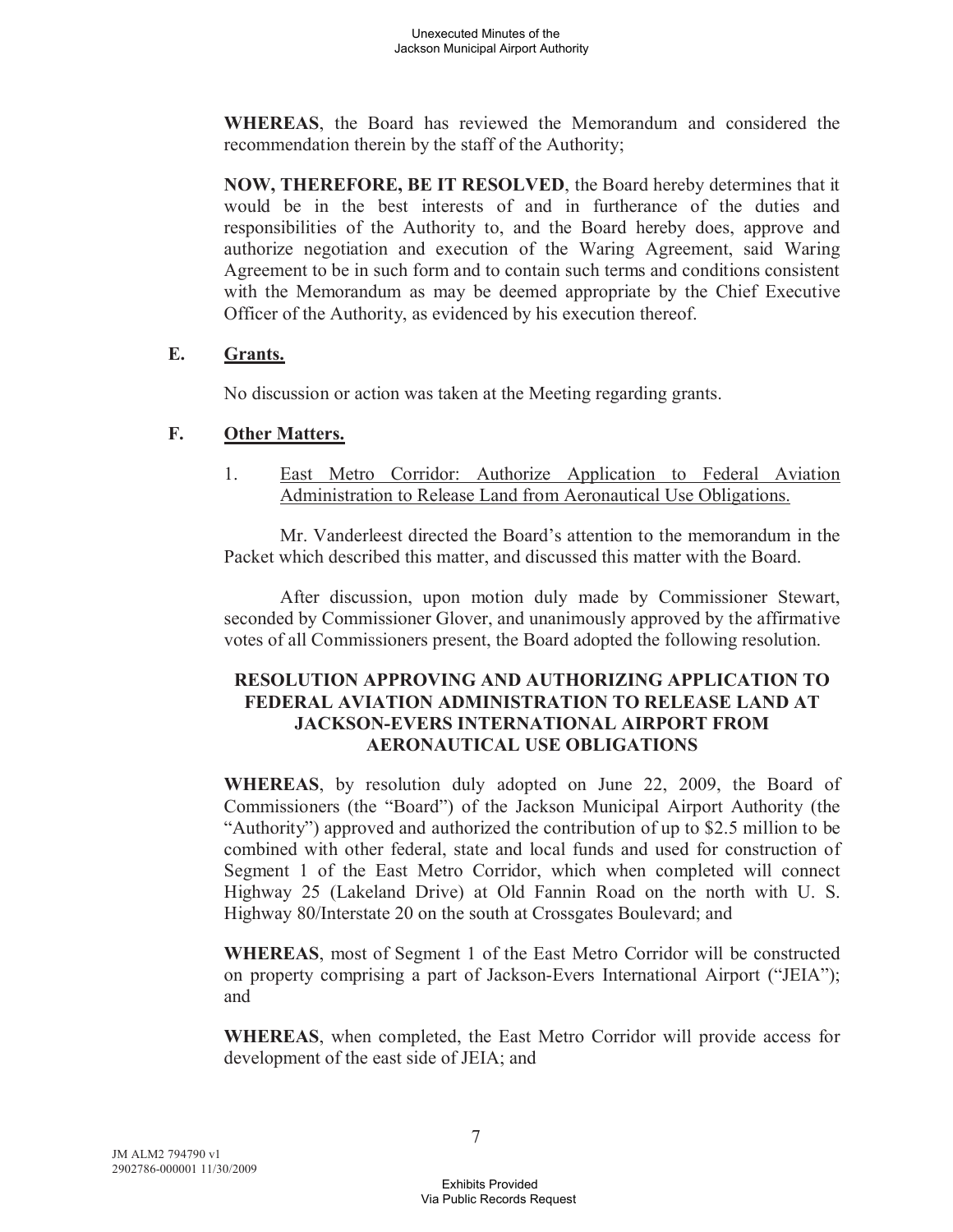**WHEREAS**, all of the property at JEIA which will be crossed by the East Metro Corridor (the "Property") is currently dedicated for aeronautical use; and

**WHEREAS**, in order to construct the East Metro Corridor across JEIA, the Federal Aviation Administration ("FAA") must release the Property from aeronautical use obligations; and

**WHEREAS**, the staff of the Authority has recommended that the Board approve and authorize an application to FAA to release the Property from aeronautical use obligations for the purpose of constructing and maintaining the East Metro Corridor;

**NOW, THEREFORE, BE IT RESOLVED**, the Board hereby approves and authorizes the preparation and submittal of an application to FAA to release the Property from aeronautical use obligations for the purpose of constructing and maintaining the East Metro Corridor.

2. JMAA Project No. 004-10, Timber Assessment and Sale, JEIA: Authorize Agreement.

Mr. Vanderleest directed the Board's attention to the memorandum in the Packet which described this matter, and discussed this matter with the Board.

After discussion, upon motion duly made by Commissioner Jones, seconded by Commissioner Glover, and unanimously approved by the affirmative votes of all Commissioners present, the Board adopted the following resolution.

## **RESOLUTION AUTHORIZING TIMBER ASSESSMENT AT JACKSON-EVERS INTERNATIONAL AIRPORT**

**WHEREAS**, the Jackson Municipal Airport Authority (the "Authority") operates Jackson-Evers International Airport ("JEIA") in Rankin County, Mississippi; and

**WHEREAS**, a portion of the real property at JEIA will be used as right-of-way for the East Metro Corridor, a roadway which will connect Highway 25 (Lakeland Drive) at Old Fannin Road on the north with U. S. Highway 80/Interstate 20 on the south at Crossgates Boulevard (the "Right of Way Property"); and

**WHEREAS**, the Right of Way Property is largely undeveloped and heavily wooded; and

**WHEREAS**, unless the Authority sells the timber from the Right of Way Property prior to a contract being let to construct the East Metro Corridor over the Right of Way Property, the Authority will not receive any benefit from removal of any merchantable timber on the Right of Way Property; and

**WHEREAS**, in light of the foregoing, the staff of the Authority has recommended that the Board of Commissioners (the "Board") of the Authority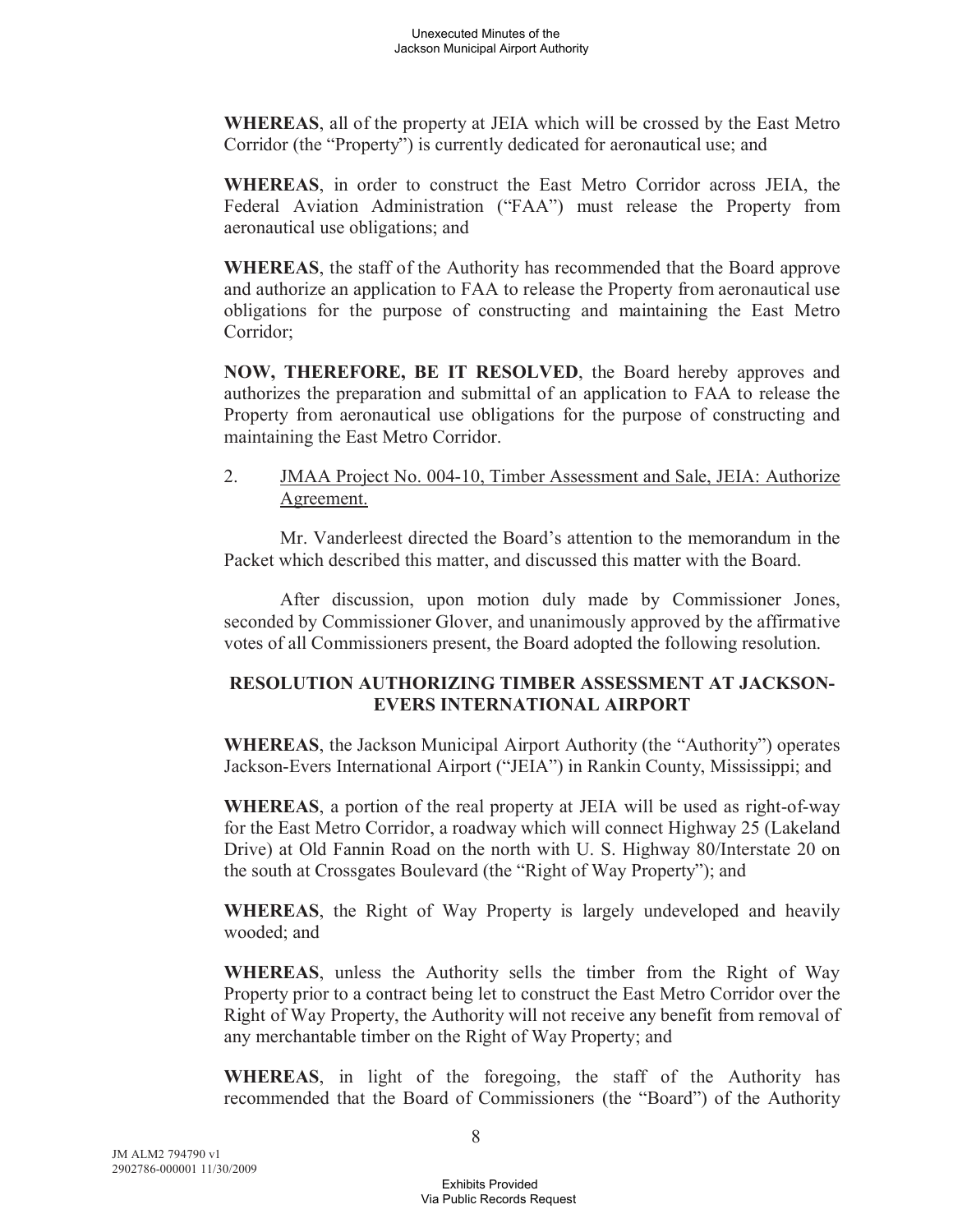approve and authorize negotiation and execution of an agreement with Ken Ezelle ("Ezelle"), a registered forester previously used by the Authority in connection with timber sales by the Authority, to perform an analysis of the timber located on the Right of Way Property to determine whether there is sufficient merchantable timber to make a sale of such timber worthwhile (the "Ezelle Agreement"); and

**WHEREAS**, the staff of the Authority has also recommended that the Ezelle Agreement provide that if Ezelle determines there is sufficient merchantable timber to warrant a sale, Ezelle will be employed to assist the Authority in advertising for bids for the sale of the merchantable timber; and

**WHEREAS**, as more particularly described in that certain memorandum dated November 16, 2009, which is (i) included in the packet distributed to the Board prior to the November 19, 2009, Special Meeting of the Board and (ii) incorporated herein by reference (the "Memorandum"); and

**WHEREAS**, the Board has reviewed the Memorandum and considered the recommendations therein by the staff of the Authority;

**NOW, THEREFORE, BE IT RESOLVED**, the Board hereby determines that it would be in the best interests of and in furtherance of the duties and responsibilities of the Authority to, and the Board hereby does, approve and authorize negotiation and execution of the Ezelle Agreement, said Ezelle Agreement to be in such form and to contain such terms and conditions consistent with the Memorandum as may be deemed appropriate by the Chief Executive Officer of the Authority, as evidenced by his execution thereof.

#### 3. Confidential Personnel Matter.

a. Closed Session.

At approximately 4:55 p.m., upon motion duly made by Commissioner Stewart, seconded by Commissioner Jones, and unanimously approved by the affirmative votes of all Commissioners present, the Board adopted a resolution authorizing the Board to enter Closed Session for the limited purpose of considering whether to enter into Executive Session for the limited purpose of discussing and taking action regarding a certain personnel matter which required confidential treatment, and which could lead to litigation.

The Board requested that Mr. Vanderleest, Mr. Moore and Mr. Wagner remain with the Board during the Closed Session. At this time, everyone else vacated the Closed Session.

At approximately 4:56 p.m., during the Closed Session, upon motion duly made by Commissioner Jones, seconded by Commissioner Stewart, and unanimously approved by the affirmative votes of all Commissioners present, the Board adopted a resolution authorizing the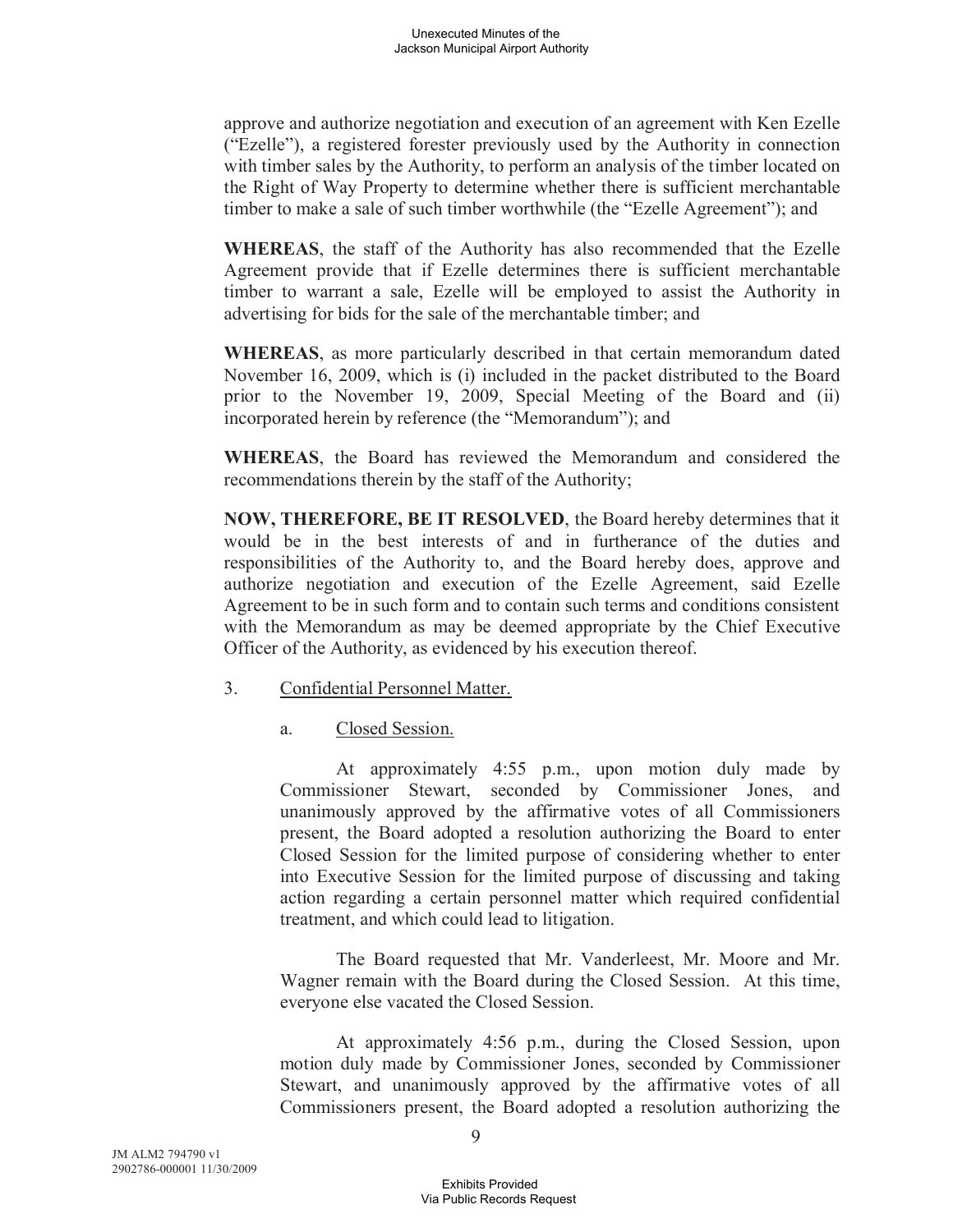Board to enter into Executive Session for the limited purpose of discussing and taking action regarding a certain personnel matter which required confidential treatment, and which could lead to litigation.

The Board requested that Mr. Vanderleest, Mr. Moore and Mr. Wagner remain with the Board during the Executive Session.

Mr. Wagner then informed those outside the Meeting that the Board had voted to enter Executive Session for the limited purpose of discussing and taking action regarding a certain personnel matter which required confidential treatment, and which could lead to litigation.

#### b. Executive Session.

At approximately 4:57 p.m., the Board met in Executive Session.

c. Open Session.

At approximately 5:45 p.m., the Board reconvened the Meeting in Open Session. Mr. Wagner went outside the Meeting to announce that the Meeting had reconvened in Open Session. No one previously outside the Meeting joined the Meeting at this time.

Chairman Irvin announced that, during the Executive Session, the Board had discussed a certain personnel matter which required confidential treatment, and which could lead to litigation, and had taken certain actions on that matter, which the Board had determined should remain confidential.

## **VI. DISCUSSION: STRATEGIC INITIATIVES.**

No discussion or action was taken at the Meeting regarding strategic initiatives.